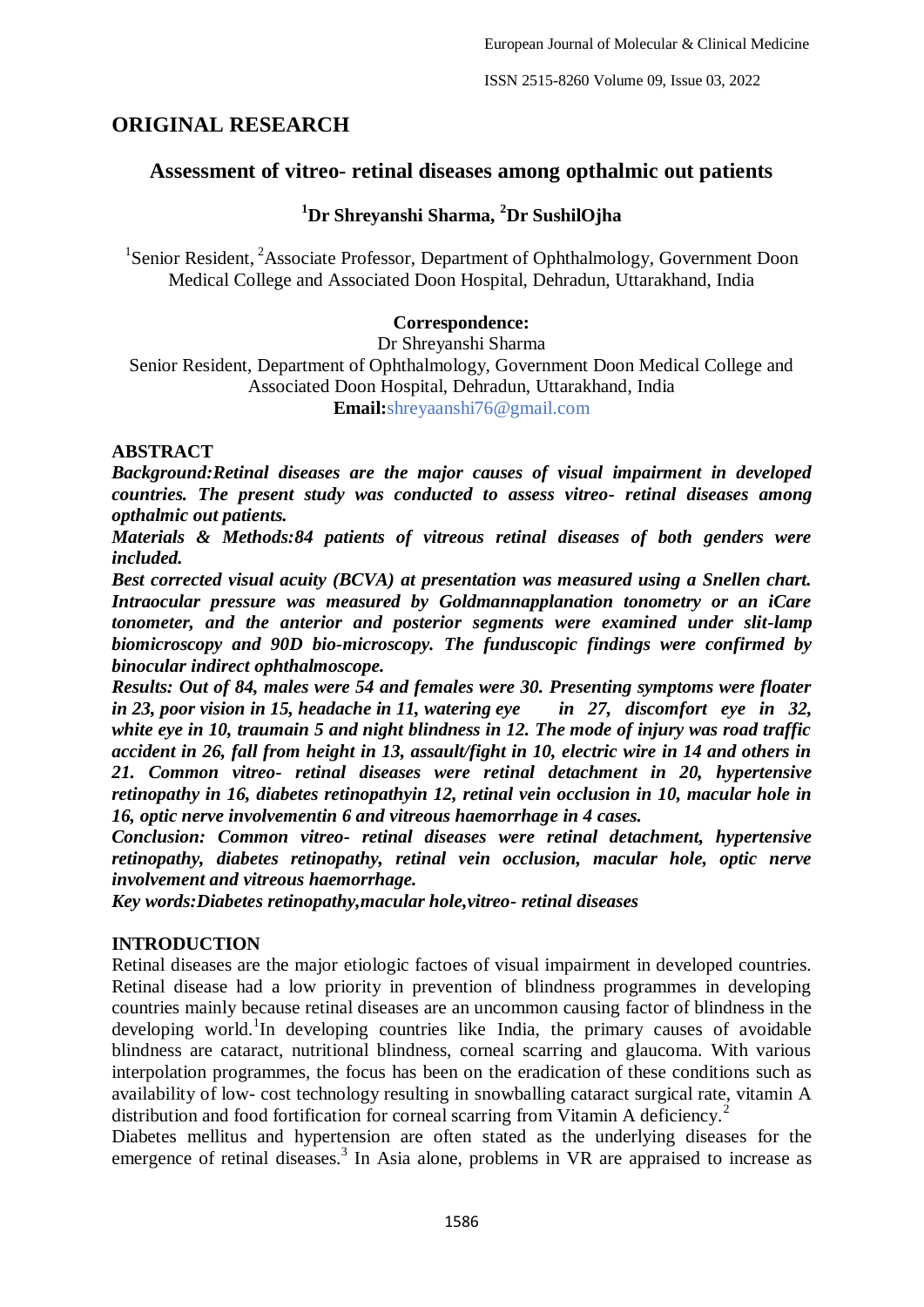there is an upsurge in the number of people with diabetes mellitus in 2030. The prevalence of hypertension was also increased by 8.3% compared to the previous five years.<sup>4</sup>

Vitreo-retinal disorders create a significant cause of ocular morbidity and vision loss with reported hospital prevalence rates ranging from 4.5% to 13.0%.Previous reports from hospital-based studies and general population to determine causes of low vision have implicatedvitreo-retinal diseases as a major public eye health burden.<sup>5</sup> To confront this emerging public health challenge, there is the obvious need to provide affordable and accessible diagnostic and therapeutic facilities, and appropriately trained ophthalmic personnels. <sup>6</sup>The present study was conducted to assess vitreo- retinal diseases among opthalmic out patients.

## **MATERIALS & METHODS**

The present study comprised of 84patients of vitreous retinal diseases of both genders. The consent was obtained from all enrolled patients.

Data such as name, age, gender etc. was recorded. A careful eye examination was carried out by an expert eye surgeon. Best corrected visual acuity (BCVA) at presentation was measured using a Snellen chart. Intraocular pressure was measured by Goldmannapplanation tonometry or an iCare tonometer, and the anterior and posterior segments were examined under slitlamp biomicroscopy and 90D bio-microscopy. The funduscopic findings were confirmed by binocular indirect ophthalmoscope. Macular and retinal nerve fibre (RNFL) scans were measured using a Spectral Domain OCT. Hypertensive retinopathy (HTR) was graded using the Keith-Wagener-Barker classification system. Diabetic retinopathy (DR) was classified as per the modified Airlie House or Abbreviated ETDRS classification. Age-related macular degeneration (AMD) was classified by the clinical classification of age-related macular degeneration method. Data thus obtained were subjected to statistical analysis. P value  $< 0.05$ was considered significant.

## **RESULTS**

#### **Table I Distribution of patients**

| Total- 84 |  |                                 |  |  |
|-----------|--|---------------------------------|--|--|
|           |  | <b>Gender   Males   Females</b> |  |  |
| Number    |  |                                 |  |  |

Table I shows that out of 84, males were 54 and females were 30.

#### **Table II Presenting symptoms**

| <b>Symptoms</b> | <b>Number</b> | P value |
|-----------------|---------------|---------|
| Floater         | 23            | 0.05    |
| Poor vision     | 15            |         |
| Headache        | 11            |         |
| Watering eye    | 27            |         |
| Discomfort eye  | 32            |         |
| White eye       | 10            |         |
| Trauma          | 5             |         |
| Night blindness | 12            |         |

Table II, graph I shows that presenting symptoms were floater in 23, poor vision in 15, headache in 11, watering eye in 27, discomfort eye in 32, white eye in 10, trauma in 5 and night blindness in 12. The difference was significant  $(P< 0.05)$ .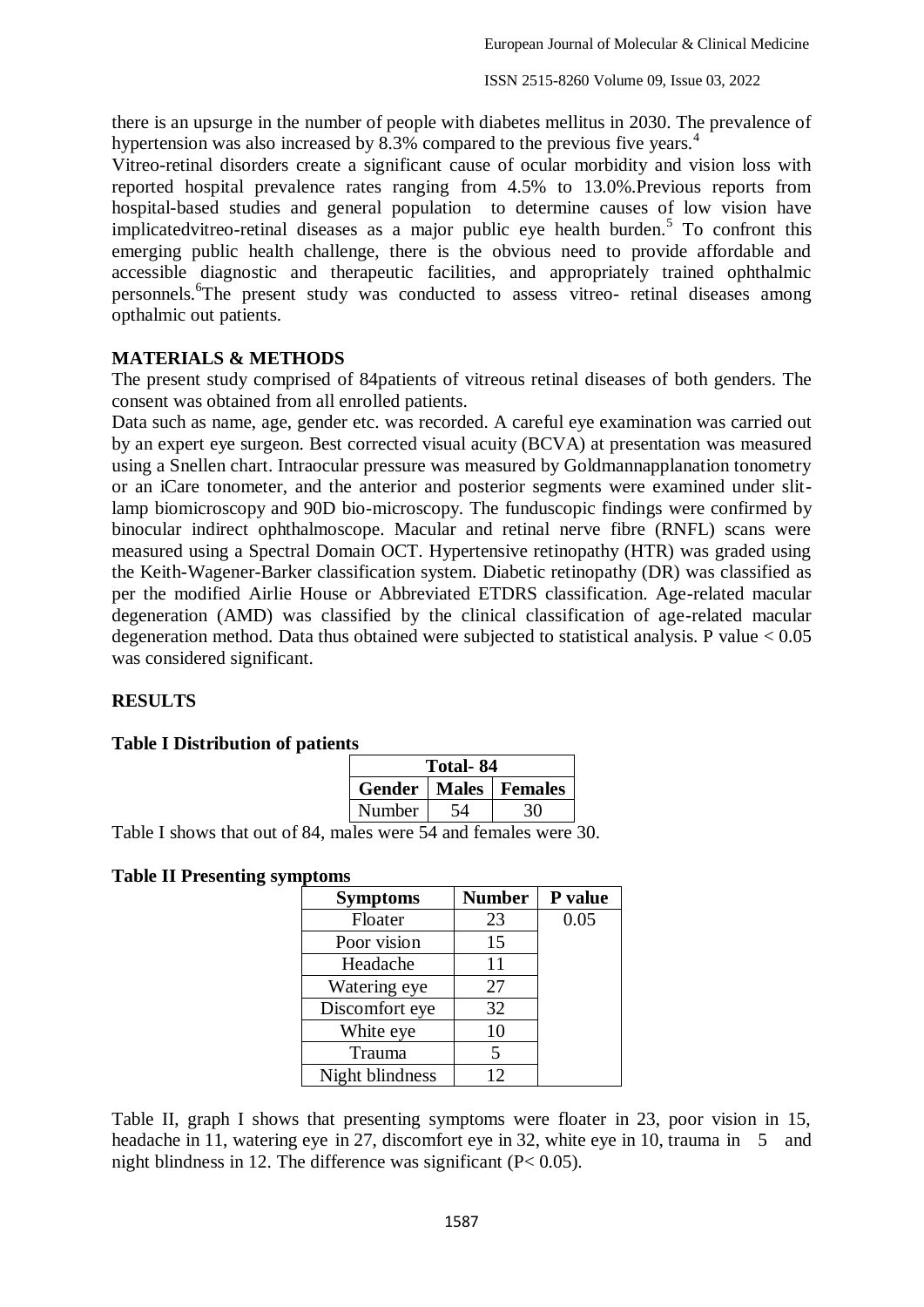## ISSN 2515-8260 Volume 09, Issue 03, 2022



## **Graph IPresenting symptoms**

## **Table III Mode of injury**

| Mode of injury        | Number   P value |      |
|-----------------------|------------------|------|
| Road traffic accident | 26               | 0.05 |
| Fall from height      | 13               |      |
| Assault/fight         | 10               |      |
| Electric wire         | 14               |      |
| Others                | 21               |      |

Table III shows that mode of injury was road traffic accident in 26, fall from height in 13, assault/fight in 10, electric wire in 14 and others in 21. The difference was significant (P< 0.05).

### **Table IV Vitreo- retinal diseases**

| <b>Vitreo-</b> retinal diseases | <b>Number</b> | P value |
|---------------------------------|---------------|---------|
| Retinal detachment              | 20            | 0.05    |
| Hypertensive retinopathy        | 16            |         |
| Diabetes retinopathy            | 12            |         |
| Retinal vein occlusion          | 10            |         |
| Macular hole                    | 16            |         |
| Optic nerve involvement         | 6             |         |
| Vitreous haemorrhage            |               |         |

Table IV shows that common vitreo- retinal diseaseswere retinal detachment in 20, hypertensive retinopathy in 16, diabetes retinopathy in 12, retinal vein occlusion in 10, macular hole in 16, optic nerve involvement in 6 and vitreous haemorrhage in 4 cases. The difference was significant  $(P< 0.05)$ .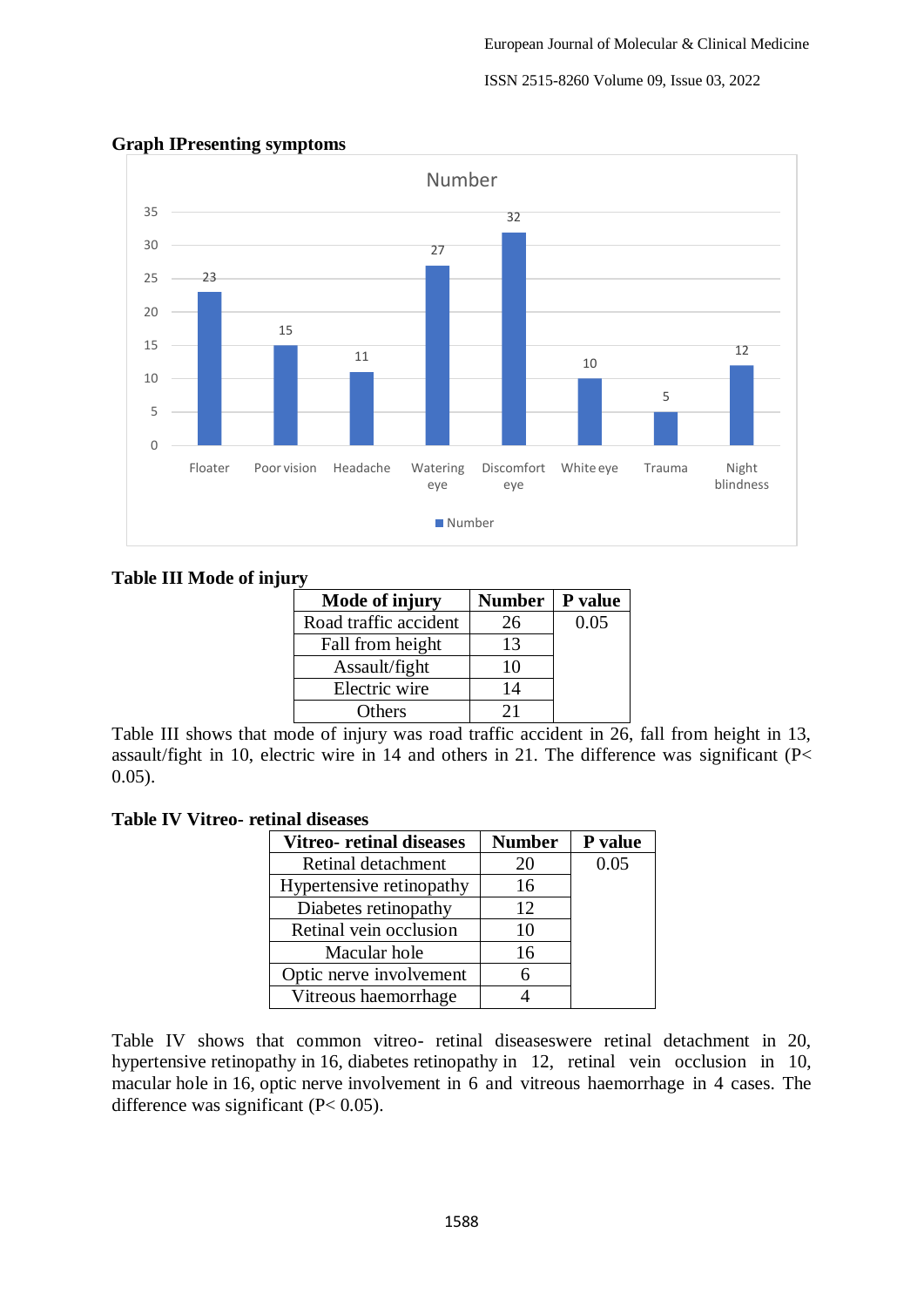#### **DISCUSSION**

There has been a significant increase in the load of vitreo-retinal disorders globally.<sup>7</sup> With increased longevity and increased uptake of cataract surgical services, retinal diseases especially those due to diabetes and AMD are coming up as important causes of blindness and visual impairment.<sup>8</sup> In spite of the effort and expense involved in acquiring costly equipment and developing skilled human resource for retinal sub specialty, failure in justifying the treatment results of retinal disease has also contributed to the development and strengthening of this assumption.<sup>9</sup> Previous reports from hospital based studies and general population surveys of causes of low vision have implicated vitreo-retinal diseases as the major public eye health burden.<sup>10</sup>The present study was conducted to assess vitreo- retinal diseases among opthalmic out patients.

We found that out of 84, males were 54 and females were 30. Ezeet  $al<sup>11</sup>$  determined the rate and pattern of vitreo-retinal diseases at a tertiary eye care center. Diabetic retinopathy (24.9%), hypertensive retinopathy (13.3%), and age-related macular degeneration (10.7%) were the mainvitreo-retinal diseases. Blindness from vitreo-retinal disease was bilateral in 6.1% of subjects and unilateral in 17.5% of subjects. The other frequent co-morbidities were ocular conditions such as refractive error (19.8%), cataract (14.2%), and glaucoma (10.4%); and systemic conditions such as diabetes mellitus (14.6%) and hypertension (13.2%).

We found that presenting symptoms were floater in 23, poor vision in 15, headache in 11, watering eye in 27, discomfort eye in 32, white eye in 10, trauma in 5 and night blindness in 12.Ul Huda et al<sup>12</sup>evaluated the frequency and pattern of retinal diseases in ophthalmic outpatient department of a district hospital. A total number of 173 referred new retina cases were reviewed. Out of 7164 new patientsof whom 173 patients were (2.42%) presented with retinal diseases.139 patients were reviewed and followed up. Male: female ratio was 1.24:1. Out of 139 patients 77 (55.4%) were males and 62 (44.6%) females with a peak age group of 41-50 years. Diabeticrelated retinal conditions were 36 cases (25.9%), the most common cause.16 (44.44% of total DR) patients had CSME and 5(14.9%) had ADED. Diabetic retinopathy 36 cases (25.9%), Chorioretinitis 20 cases (14.4%), ARMD 11 cases (7.9%), and Optic atrophy 10 cases (7.2%).

We found that common vitreo- retinal diseases were retinal detachment in 20, hypertensive retinopathy in 16, diabetes retinopathyin 12, retinal vein occlusion in 10, macular hole in 16, optic nerve involvement in 6 and vitreous haemorrhage in 4 cases. Arshantiet al<sup>13</sup>identified pattern and distribution of vitreo-retinal (VR) diseases. Out of 2118 total visits, we found 1191 new cases with VR diagnosis. Male to female ratio was 1.3:1. We found group of 46-65 years are represented in 678 cases (56.9%). Type 2 diabetes mellitus was the most commonly found as a systemic disease (15.5%), followed by the combination of diabetes and hypertension (14%) and hypertension alone (12.9%). History of previous cataract surgery was found in 174 cases (14.6%). Out of 1191 patients, 553 patients (46.4%) were blind. The most common diagnosis was diabetic retinopathy (24.3%), followed by rhegmatogenous retinal detachment (14.2%), and pathological myopia (8.9%). Diabetic retinopathy and pathological myopia affected both eyes in 257 cases (88.6%) and 96 cases (90.6%), respectively, while rhegmatogenous retinal detachment affected one eye in 164 cases (97%). Proliferative diabetic retinopathy was found in 173 cases (59.7%).

Raiet al<sup>14</sup>in their study the 2913 new cases were aged  $47.2 \pm 21.8$  years. 1544 (53.0%) were males. Housewives (953, 32.7%) and farmers (648, 22.2%) were the commonest occupations. Poor vision (41.9%), screening for diabetic and hypertensive retinopathy (13.1%), referral (9.7%), sudden vision loss (9.3%), and trauma (8.0%) were the most common presenting symptoms. Coexistent diabetes and hypertension were the most common associated systemic diseases. Haematological tests (blood sugar, HbA1c and lipid profile, 31.8%), OCT (27.4%), refraction  $(9.9\%)$ , B-scan  $(8.7\%)$ , fundus photography  $(8.0\%)$  were the most commonly